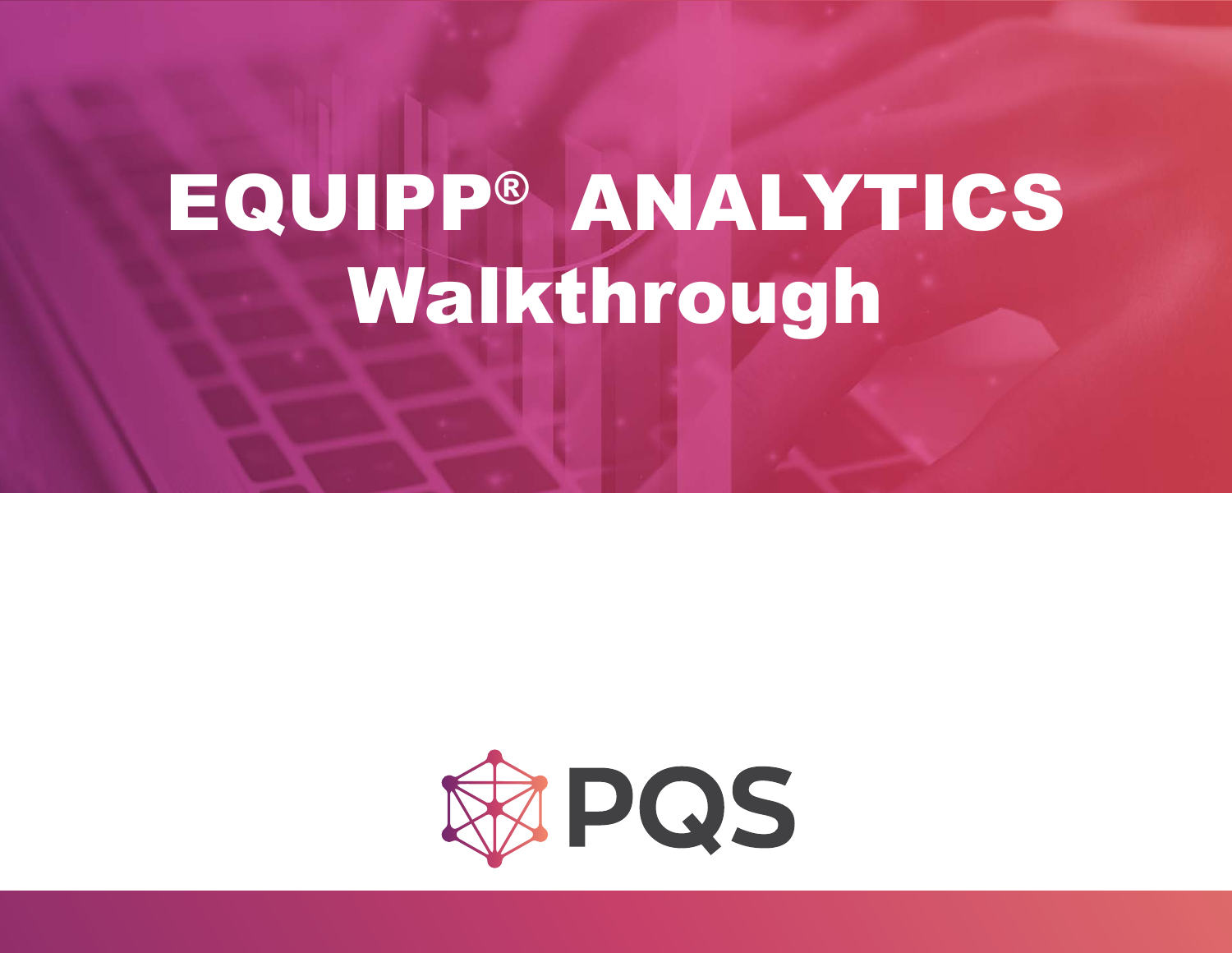# Table of Contents

| <b>First Time Log in Directions</b>                          | $\overline{3}$  |
|--------------------------------------------------------------|-----------------|
| Returning Log in Instructions                                | $\underline{6}$ |
| <b>Dashboard Dictionary</b>                                  |                 |
| Navigation to Dashboards                                     | 9               |
| <b>Using Dashboard filters</b>                               | <u>11</u>       |
| <b>Custom Views and Dashboard Subscriptions</b>              | <u>12</u>       |
| <b>Creating Saved Dashboard Views</b>                        | <u>12</u>       |
| Subscribing to a Dashboard                                   | <u>13</u>       |
| <b>Managing Your Subscriptions and Saved Dashboard Views</b> | <u>15</u>       |
| Downloading Data from Your Dashboards                        | 16              |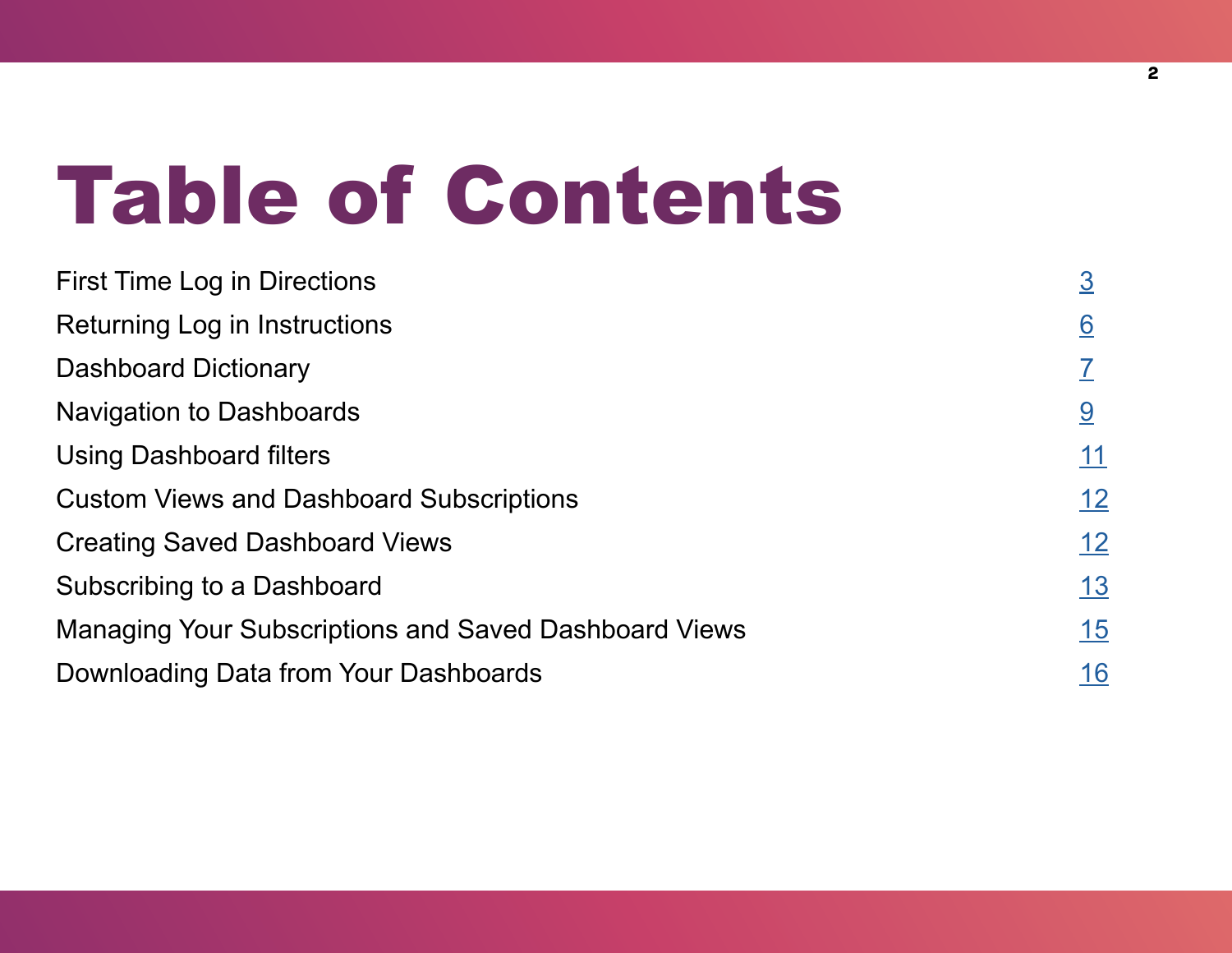#### <span id="page-2-0"></span>First Time Log-in Instructions

1. Click on "Join Now" from invitation email. 2. Fill in all the fields to create your account and click "Let's Go."

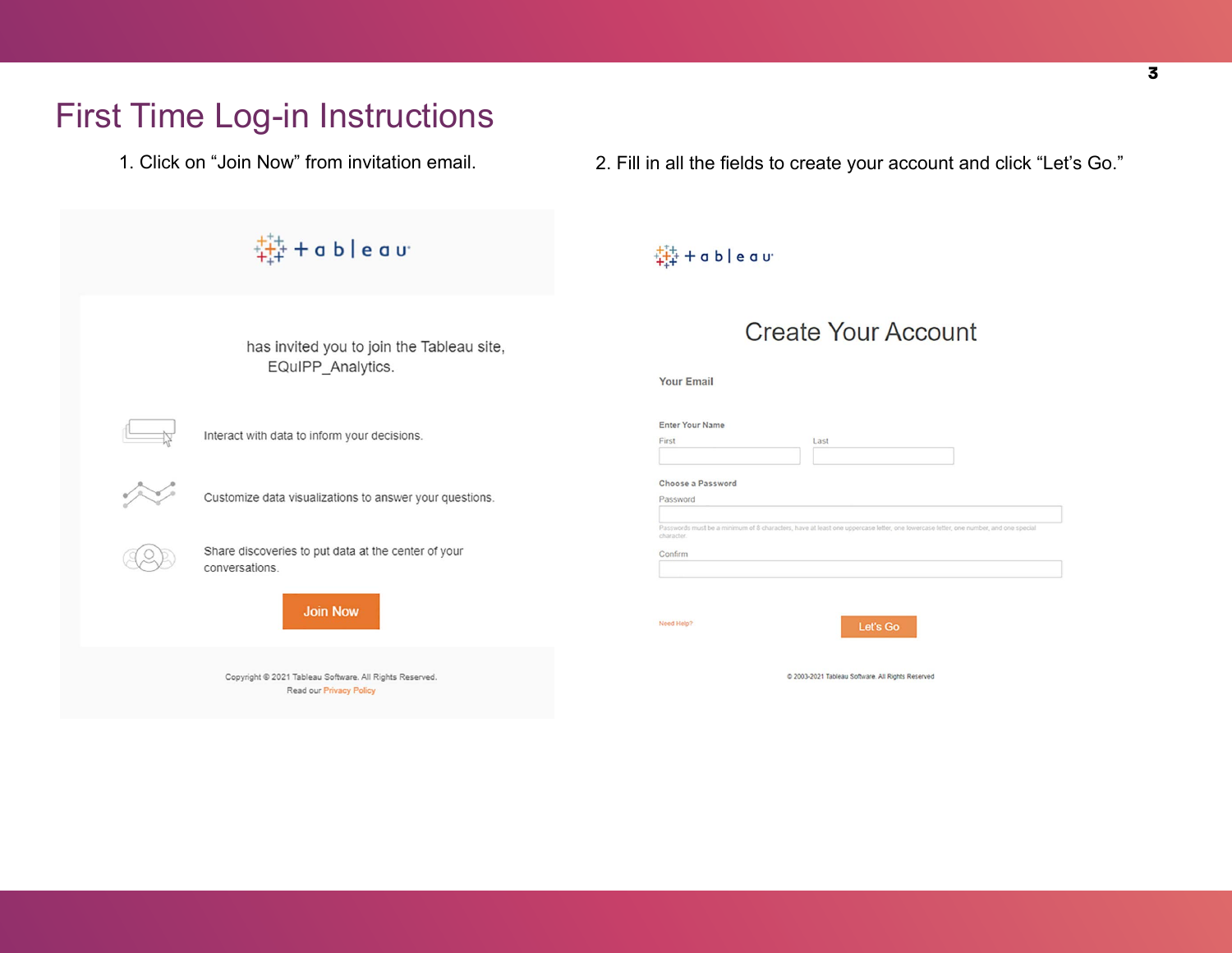### First Time Log-in Instruction[s](https://analytics.pharmacyquality.com/ )

3. Select the One-Time Password Generator option.

- 4. Download and install the Google Authenicator App on your mobile device.
- 5. Once inside the app, click the '+' sign then scan the QR code located in Tableau Online.

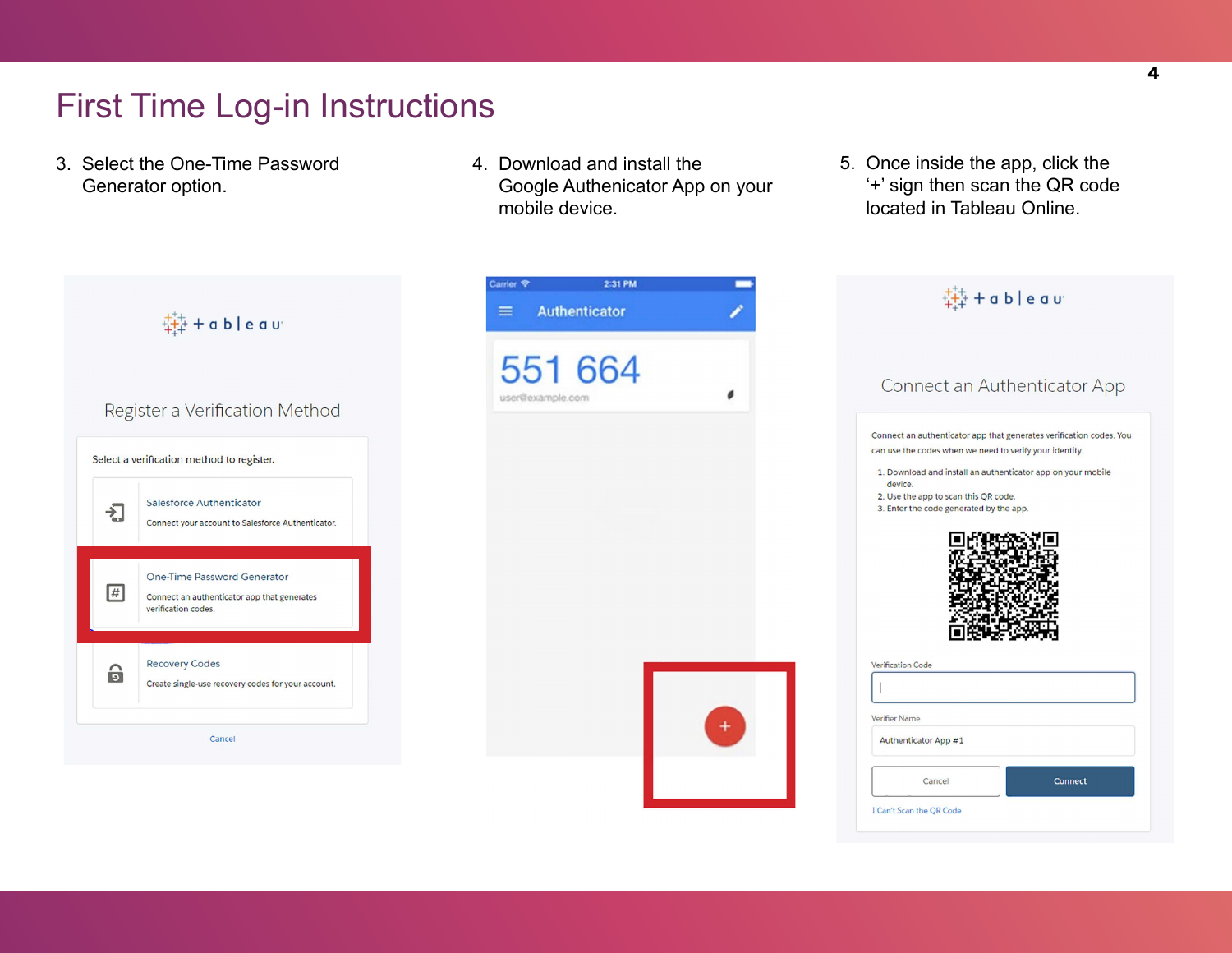# [F](https://analytics.pharmacyquality.com/ )irst Time Log-in Instructions

6. Use the authenticator app and enter in the code from the app into the verification code box to sign in.



7. Once you have clicked verify, you will be logged in to EQUIPP Analytics.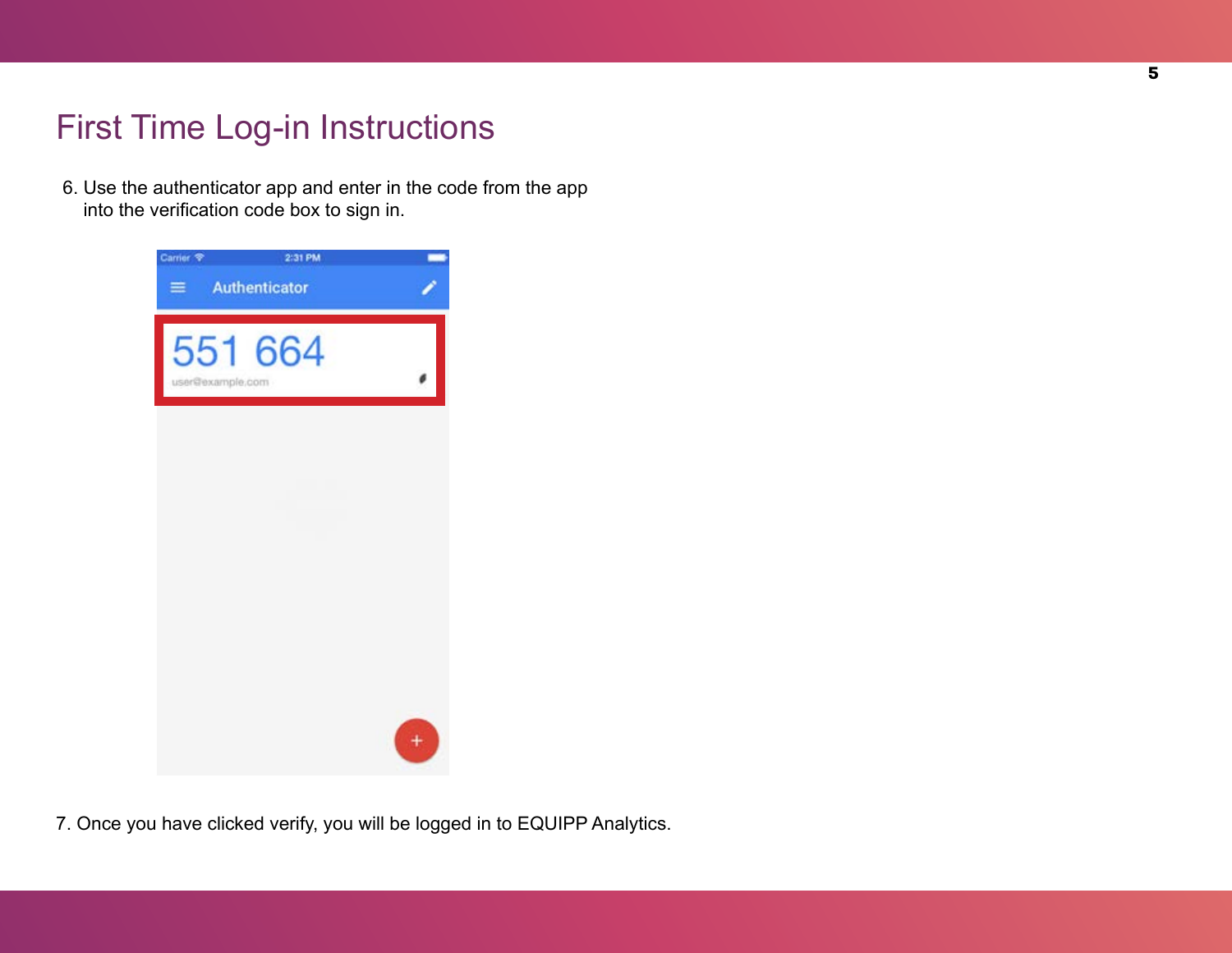# <span id="page-5-0"></span>Returning Log-in Instructions

- 1. Navigate to equippanalytics.pharmacyquality.com
- 2. Enter your username and password.
- 3. Open the google authenticator app, and enter the verification code where prompted on the log-in page.
- 4. Click 'Verify' to log in.

|                                         | Carrier <sub>®</sub><br>2:31 PM<br>Authenticator<br>$\equiv$ | Verify Your Identity                                                                                         |
|-----------------------------------------|--------------------------------------------------------------|--------------------------------------------------------------------------------------------------------------|
| $+\frac{1}{1}+\frac{1}{1}+a p$   e a n. | 551 664<br>user@example.com                                  | To keep your account secure, we verify your identity.<br>Enter the code generated by your authenticator app. |
| Sign in to Tableau Online               |                                                              | Account<br>≗                                                                                                 |
| Email address                           |                                                              | Verification Code                                                                                            |
| Password                                |                                                              | Verify<br>Cancel                                                                                             |
| Remember me<br>Forgot password          |                                                              |                                                                                                              |
| Sign In $\rightarrow$                   |                                                              |                                                                                                              |
| Sign Up                                 | $\ddot{}$                                                    |                                                                                                              |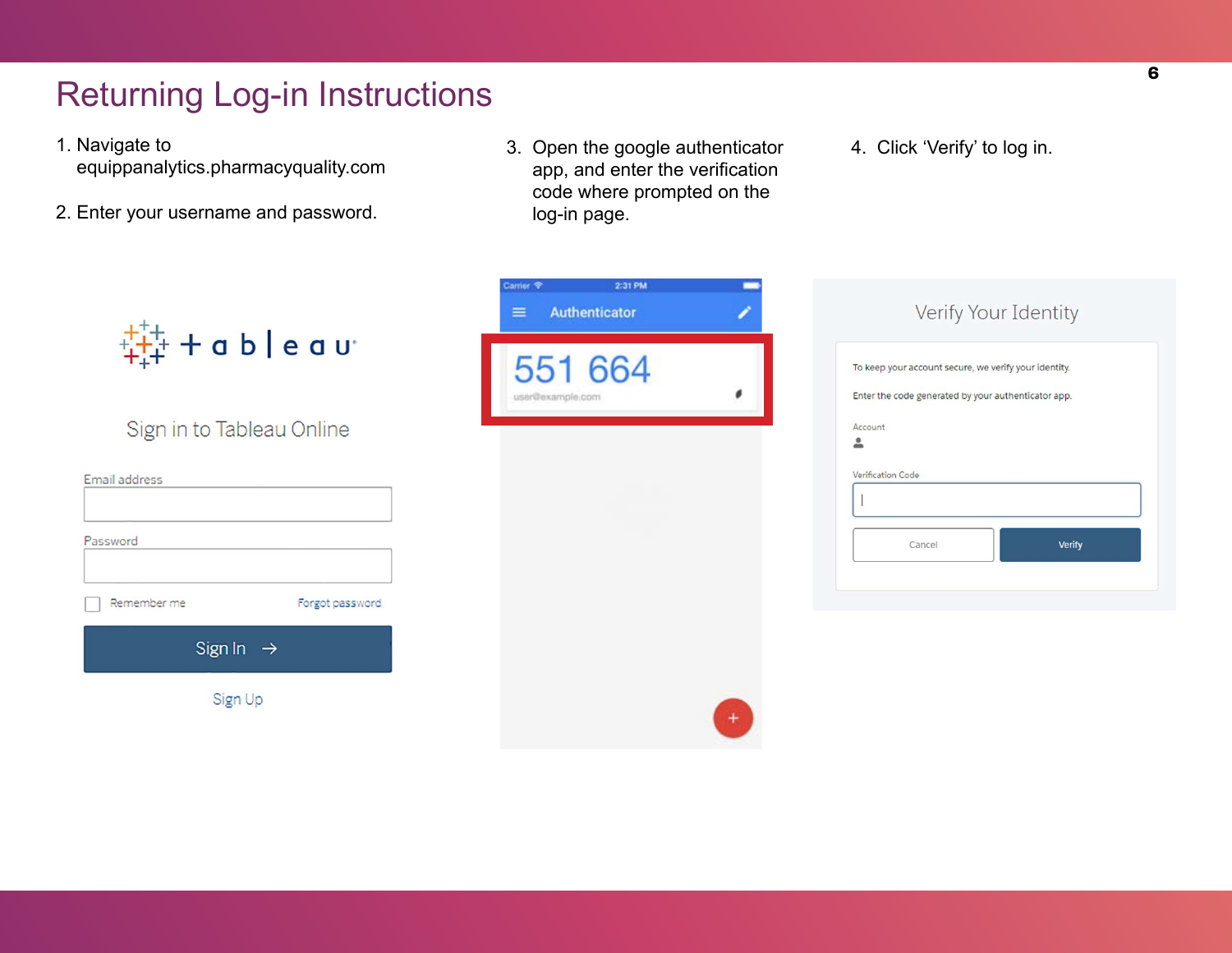#### <span id="page-6-0"></span>Dashboard Dictionary

**Dashboard** – A series of data visualizations that are located on a page. By using filters, dashboards are interactive and allow you to view just the data that you want, with all of the visualizations on the dashboard adjusting to reflect the filter you have selected.

**Dashboard Filter -** Filters appear at the top of the dashboard and allow users to change the data behind dashboard elements.

**EQUIPP® Average-** Based only on the Medicare patients evaluated in EQUIPP®, this is the performance score for all data in the selected measurement period (I.e., (Total number of patients meeting the measure intended) / (Total number of patients eligible for the measure) = XX.XX%) (Calculated with all of the data for each measure, with all programs included.)

**Top 20%-** Based on Medicare patients only, top 20th percentile of all pharmacies that have a denominator that is 10 patients or greater in the selected measurement period. (Calculated with all of the data for each measure, with all programs included.)

**Percent Above EQUIPP® Average-** Percent of stores that have a score greater than the EQUIPP® Average

**Percent Above Top 20%-** Percent of stores that have a score greater than the Top 20%

**Program Goal-** Goal set by the data provider (the health plan or pharmacy benefit manager) to display in EQUIPP®. This will also appear in the "Quality Improvement Program" table found in your EQuIPP dashboard.

**Estimated Outliers/Outliers -** Number of patients that are non-adherent for that measure. (Denominator minus Numerator = Estimated Outliers)

**NPI Count/Store Count-** Number of pharmacies that have at least one patient included in the measure

**Numerator-** Number of patients that met the intent of the measure for the selected measurement period (in terms of adherence measures, the patients who achieved a PDC rate at or above 80% in the selected measurement period)

**End Anchor Date/End of Period Date/ End Date –** The most recent date to be included in the data that is showing. (Example: June 2021 as End Date and Performance Period as YTD will show all of the data from January 2021 – June 2021.)

**Performance Period –** Determines if the data shown will be the year-to-date (YTD) data or the previous 6-month's (6M) data.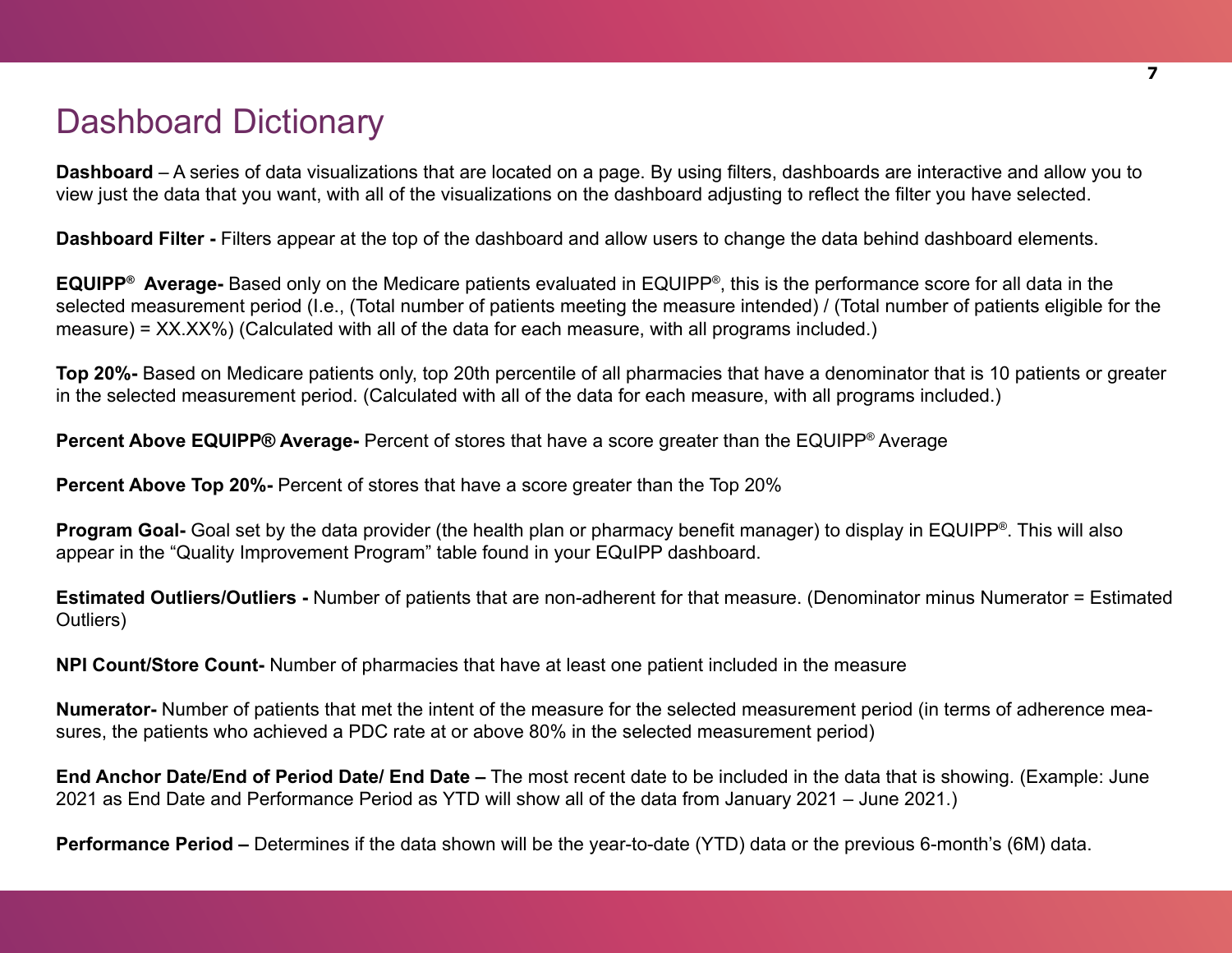#### Dashboard Dictionary Continued

**Measure Name –** Filter allows you to select the adherence Measure/Measures that you want to view the data for in the dashboard

**Program ShortName -** Filter allows you to select the Quality Improvement Program/Programs that you want to view the data for in the dashboard.

**Patients Needed to Reach Goal Score –** The number of patients needed that are adherent for the measure in order to bring the Score (%) to the program's goal score.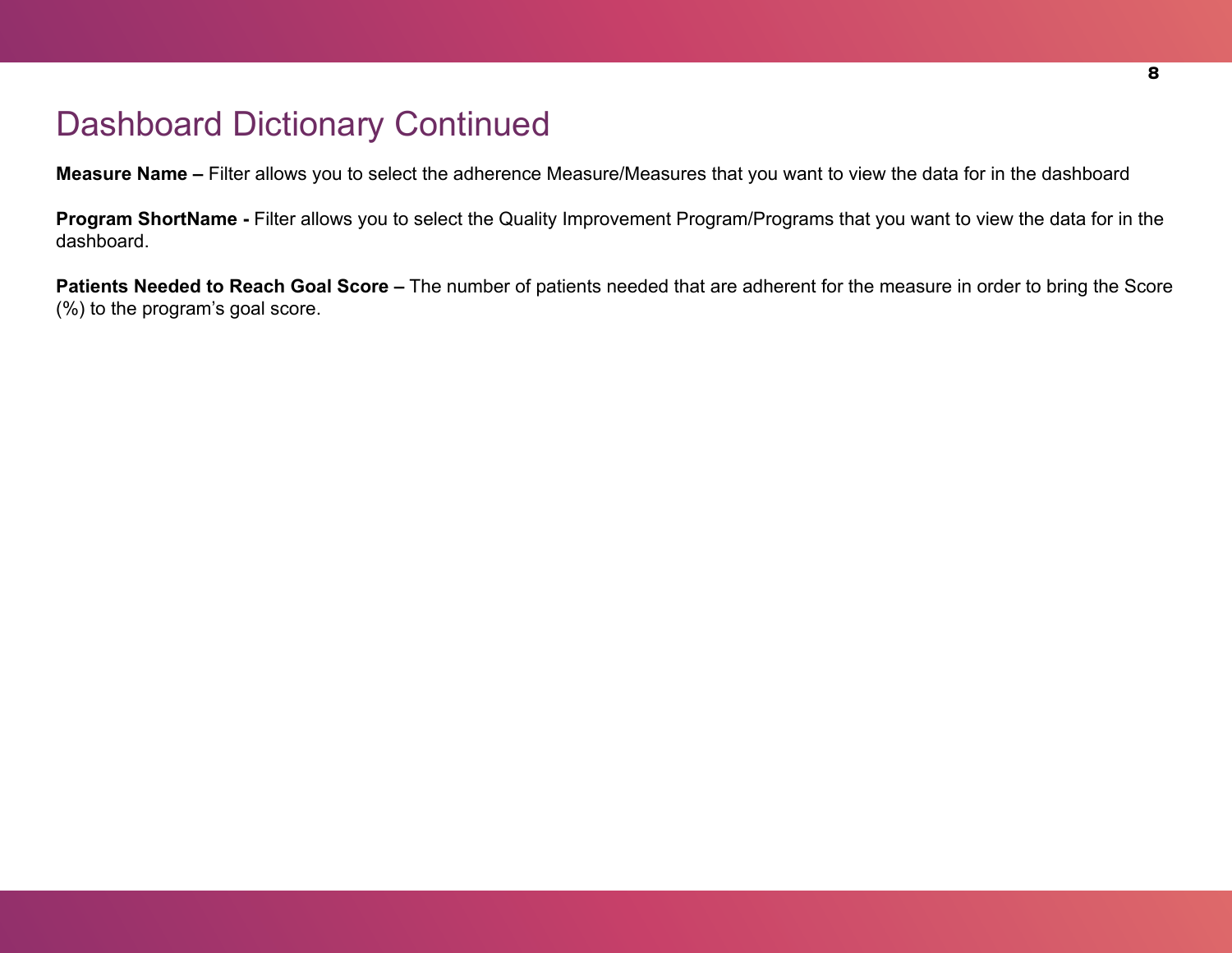### <span id="page-8-0"></span>Navigation to Dashboards

1. On the left side of EQUIPP® Analytics, select the Explore Tab.

 2. Once in the Explore tab, click on the folder with your organization's name.



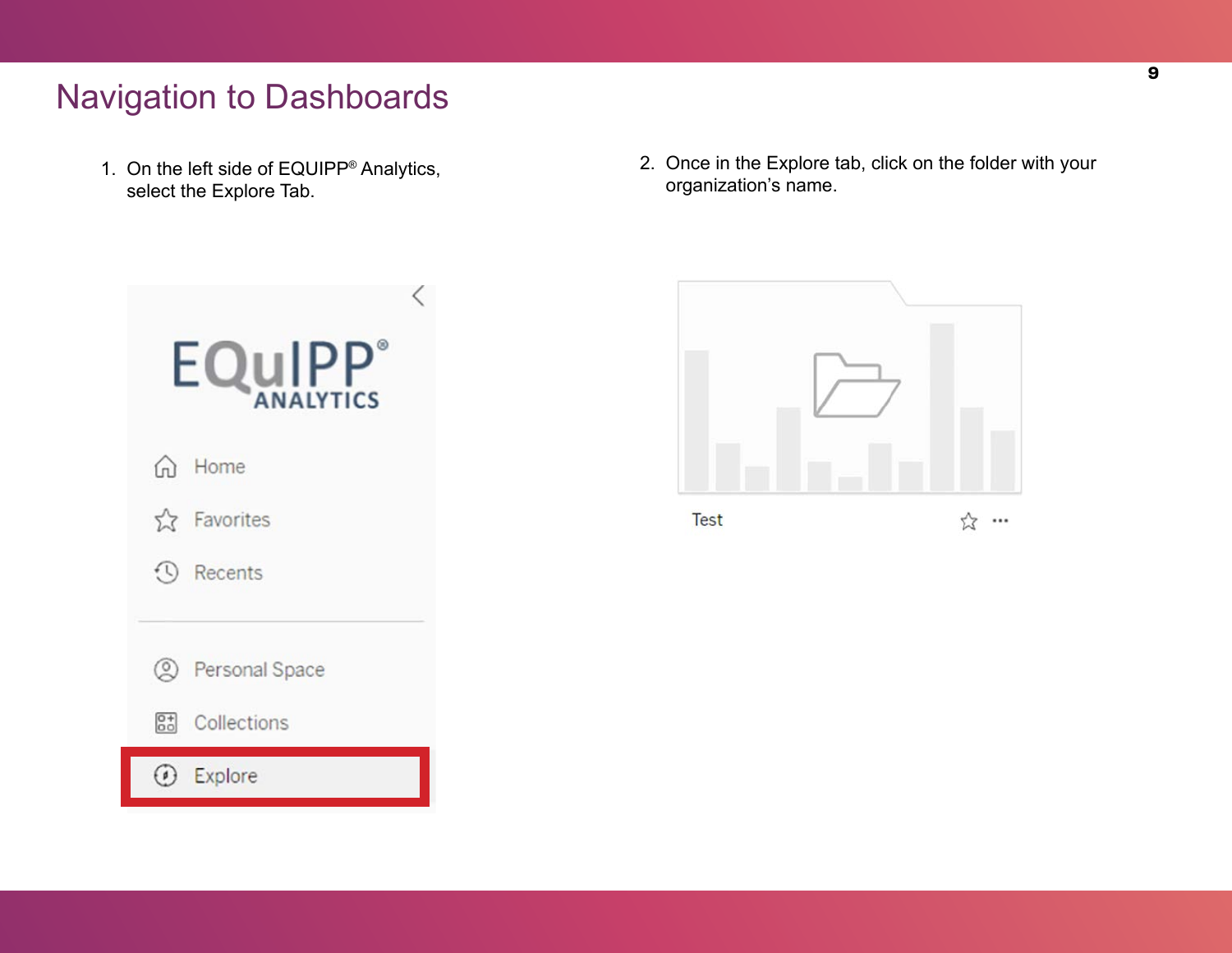#### Navigation to Dashboards

3. Once inside the folder, click on the dashboard that you would like to view.

4. This view will show you any subscriptions or created views based on the dashboard in the tabs above. To view the dashboard itself, click on the dashboard on the main page. To navigate to a specific view, click on the custom views tab above the dashboard.

| 11                | Owner         | Test & 1 |  |                                                           |  |
|-------------------|---------------|----------|--|-----------------------------------------------------------|--|
|                   | Edit Workbook |          |  |                                                           |  |
|                   |               |          |  | Views 1 Data Sources 1 Connected Metrics 0 Custom Views 0 |  |
| <b>Select All</b> |               |          |  |                                                           |  |
| Graec 1           |               |          |  |                                                           |  |
| Sheet 1           |               |          |  |                                                           |  |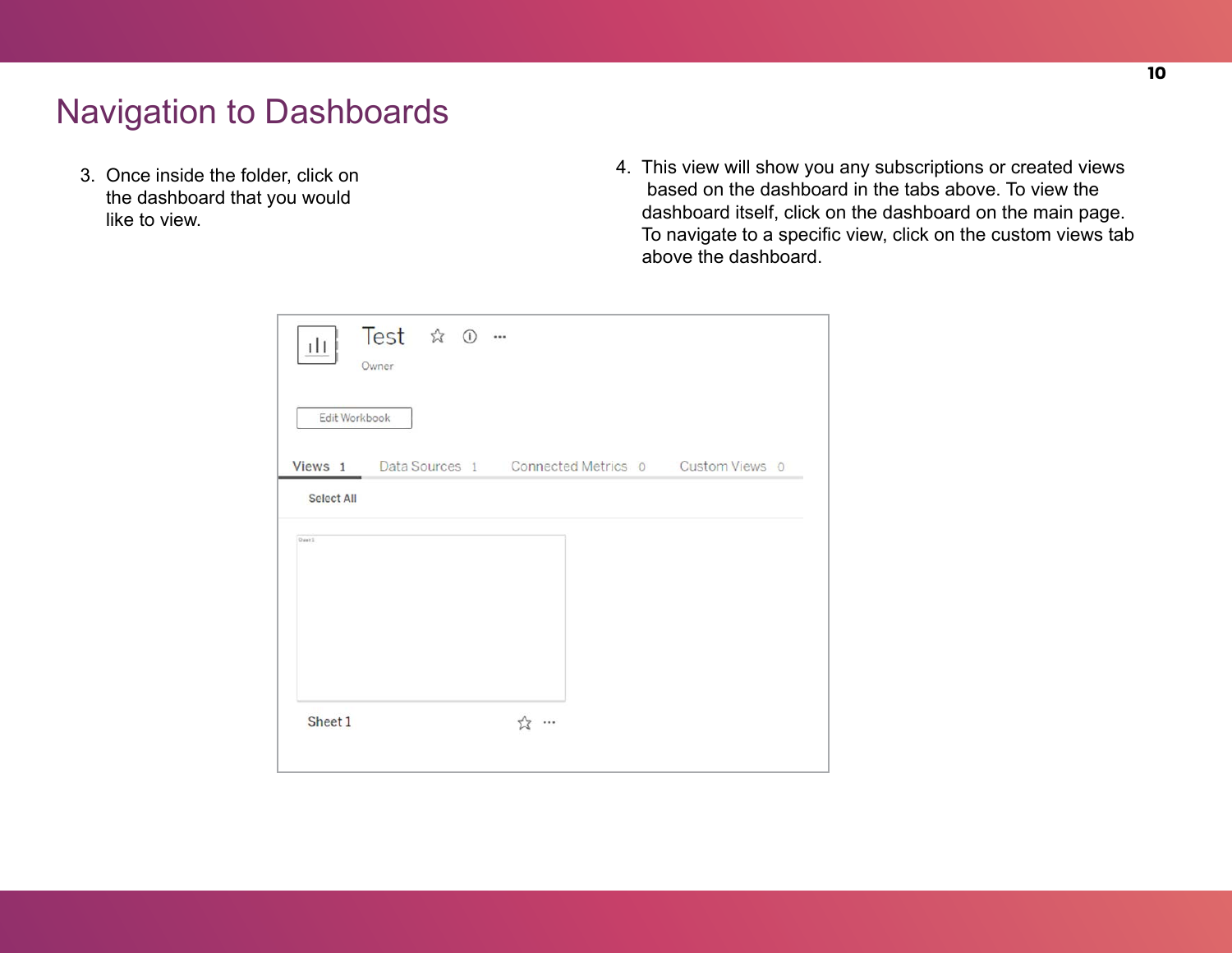### <span id="page-10-0"></span>Using Dashboard Filters

1. To use a slider filter, click on the circle and drag the filter to the desired value. Also, you may navigate the filter using the left and right arrows to adjust the filter value.

|           | <b>End Anchor Date</b> |  |  |
|-----------|------------------------|--|--|
| 6/30/2021 |                        |  |  |
|           |                        |  |  |
|           |                        |  |  |

2. To edit a dropdown filter, click the drop down arrow on the right side of the filter. This will provide the options to choose from. Next, select the desired option and the visualizations will adjust accordingly. (Note: make sure that you have only the desired option selected. Previously selected options may stay highlighted until they are deselected.)

| <b>Performance Period</b> |  |
|---------------------------|--|
| 6M                        |  |
| (AII)                     |  |
| 6M                        |  |
| 11)                       |  |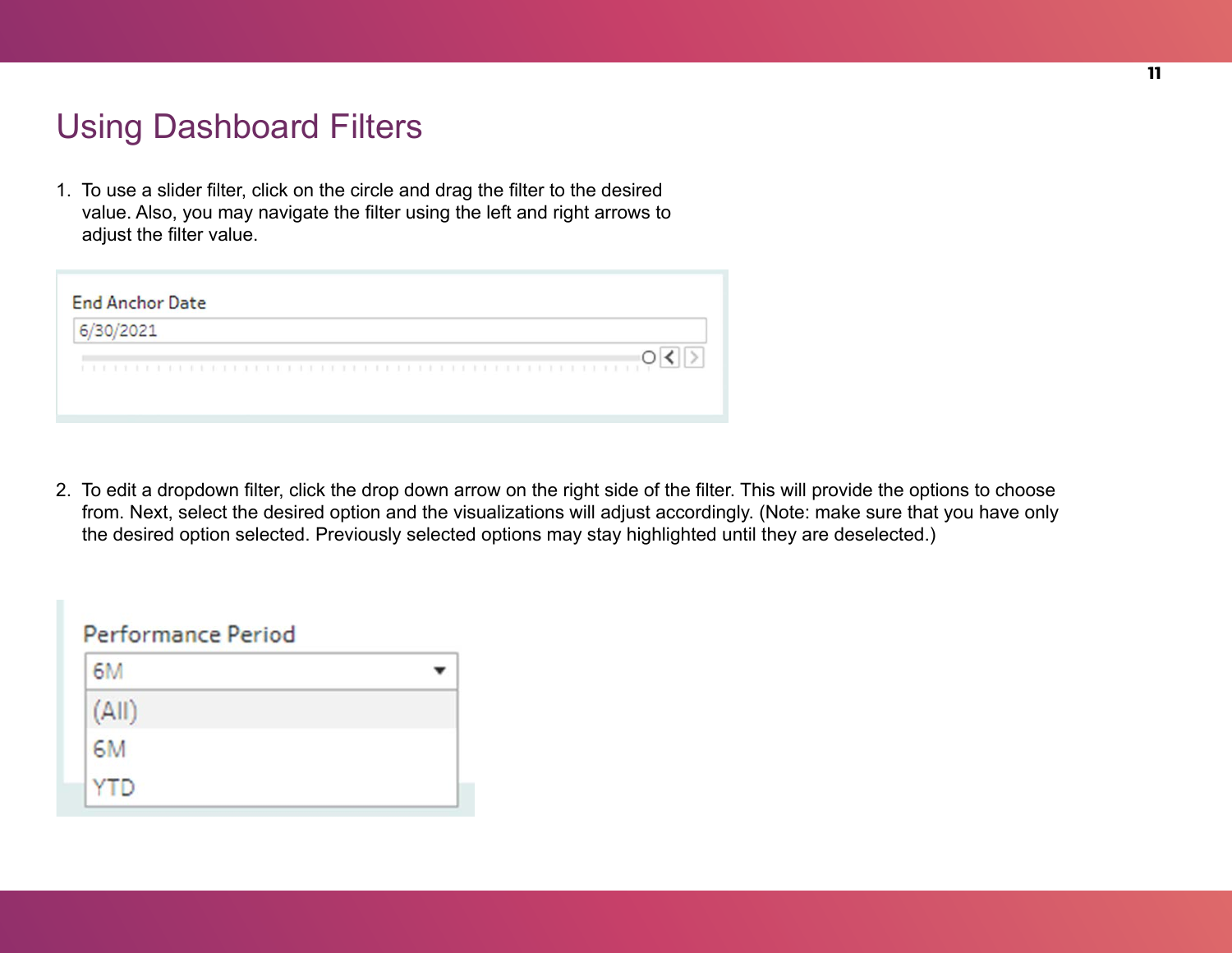#### <span id="page-11-0"></span>Custom Views and Dashboard Subscriptions

### Creating Saved Dashboard Views

- 1. Open the dashboard you want to subscribe to in the 'Explore' tab.
- 2. Adjust the filters to show the desired data.
- 3. Click on the View button on the top left of the dashboard.

| li View: Original |  |  |
|-------------------|--|--|
|                   |  |  |

- 4. Name your custom view.
	- a. If you would like to make this view the default for when you open the dashboard, check the 'Make it my default' box.
	- b. If you would like this view to be seen by other members of your organization who have access to EQuIPP Analytics, check the 'Make visible to others' box.

| <b>Custom Views</b>     |             |
|-------------------------|-------------|
|                         |             |
| <b>Save Custom View</b> |             |
| Name this view          |             |
| Dashboard #1            | ×           |
| Make it my default      |             |
|                         | <b>Save</b> |
| <b>My Views</b>         |             |
| Nothing saved yet       |             |
| <b>Other Views</b>      |             |
|                         |             |
|                         |             |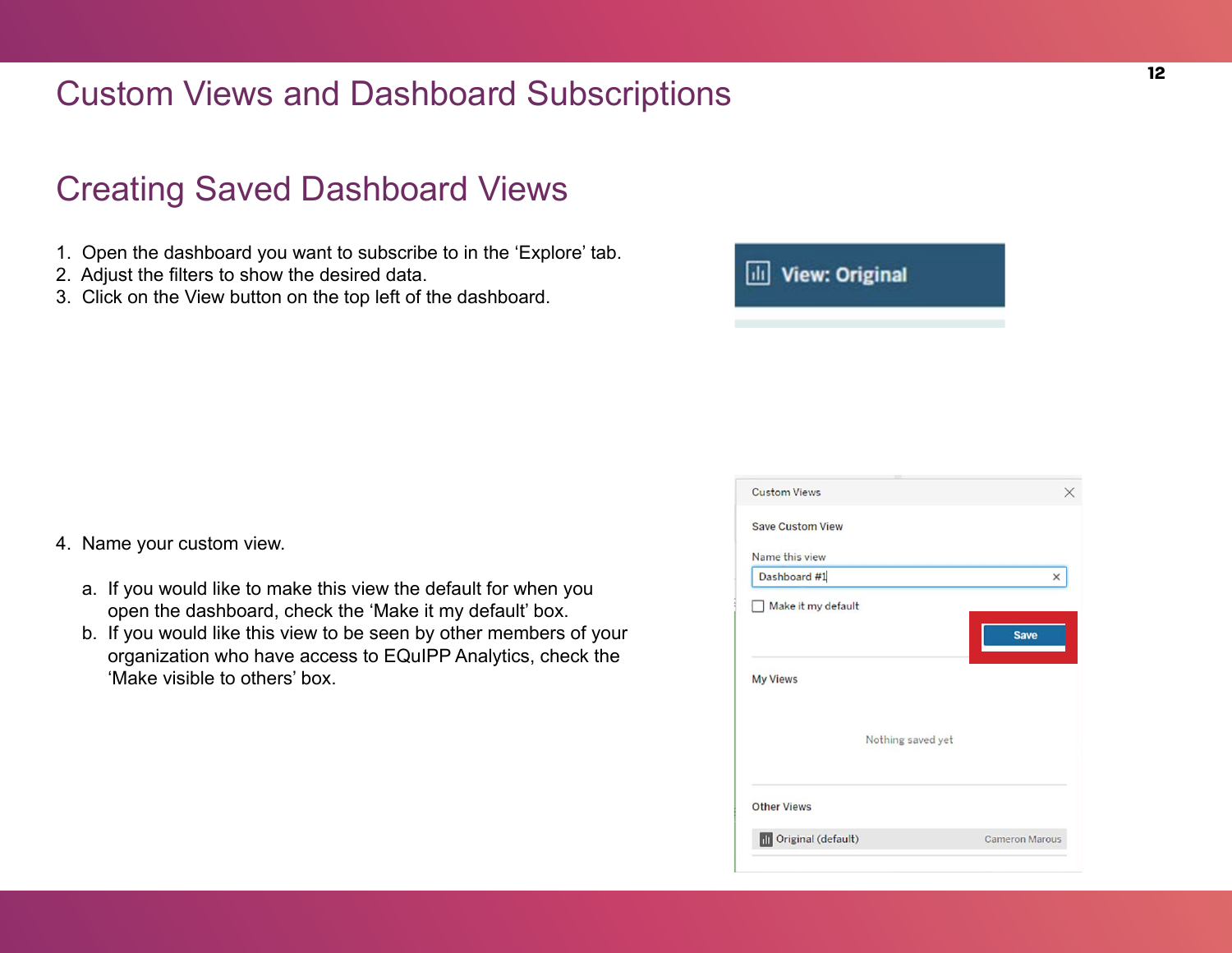# <span id="page-12-0"></span>Subscribing to a Dashboard

- 1. Open the dashboard you want to subscribe to in the 'Explore' tab.
- 2. Adjust the filters to show the desired data.
- 3. Click on the View button on the top left of the dashboard.

#### View: Original

4. Name your custom view and then click save.

| ×              |
|----------------|
|                |
| <b>Save</b>    |
|                |
|                |
|                |
| Cameron Marous |
|                |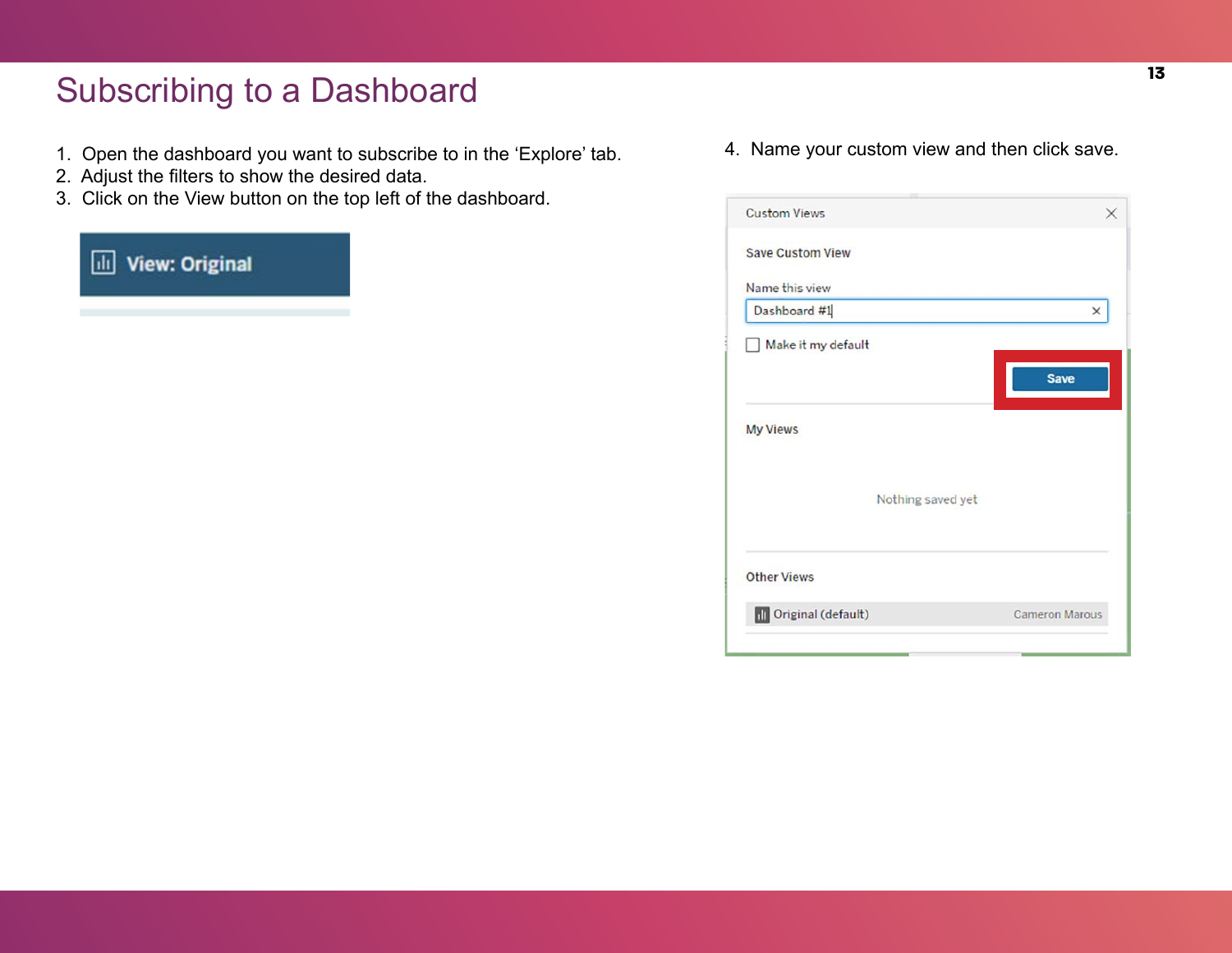| <b>Subscribing to a Dashboard</b>                                                                                                                                                                                                                                                                                                                                                                                                                                                                                                                                                                       | 包<br>ņ.<br>o <sup>©</sup> Share                                                                                                                                                                                                                                                                                                                                               |
|---------------------------------------------------------------------------------------------------------------------------------------------------------------------------------------------------------------------------------------------------------------------------------------------------------------------------------------------------------------------------------------------------------------------------------------------------------------------------------------------------------------------------------------------------------------------------------------------------------|-------------------------------------------------------------------------------------------------------------------------------------------------------------------------------------------------------------------------------------------------------------------------------------------------------------------------------------------------------------------------------|
| 5. Click on the 'watch' dropdown at the top right of<br>dashboard, then select subscribe.                                                                                                                                                                                                                                                                                                                                                                                                                                                                                                               | $\boxdot$ Subscriptions<br>Get scheduled email snapshots of this view                                                                                                                                                                                                                                                                                                         |
| a. Add users to send report to or share with yourself<br>b. Include: This view<br>c. Format: PDF<br>d. Size: Unspecified<br>e. Orientation: Portrait<br>f. Subject: Will be the email subject when report is sent<br>g. Message: Message added to email when sent<br>Subscribe<br>Subscribe Users<br>Type to add users or groups<br>Subscribe me<br>Include<br><b>This View</b><br>Don't send if view is empty<br>Format<br>Image<br>Subject<br>Dashboard 1 Subsciption<br>Message (Optional)<br>Add a custom message<br>Frequency<br>On Selected Schedule<br>Schedule<br>$\vee$ 1 day a week, at 13:40 | h. Frequency & Schedule of subscription<br>• Select the frequency you would like to receive<br>the subscribed view.<br>i. Click subscribe.<br>Schedule<br>$\vee$ 1 day a week, at 13:40<br>Repeats<br>Every<br>Daily<br>Day<br>At<br>13:40<br>On<br>M T W Th<br>F Sa<br>Su<br>Time zone<br>(UTC-05:00) America/New_York<br>Subscribe<br><b>Manage Subscriptions</b><br>Cancel |
| <b>Manage Subscriptions</b><br>Cancel                                                                                                                                                                                                                                                                                                                                                                                                                                                                                                                                                                   |                                                                                                                                                                                                                                                                                                                                                                               |

6. You have now subscribed to receive the dashboard as a report. It is emailed to you (and other users who you added) at the scheduled time.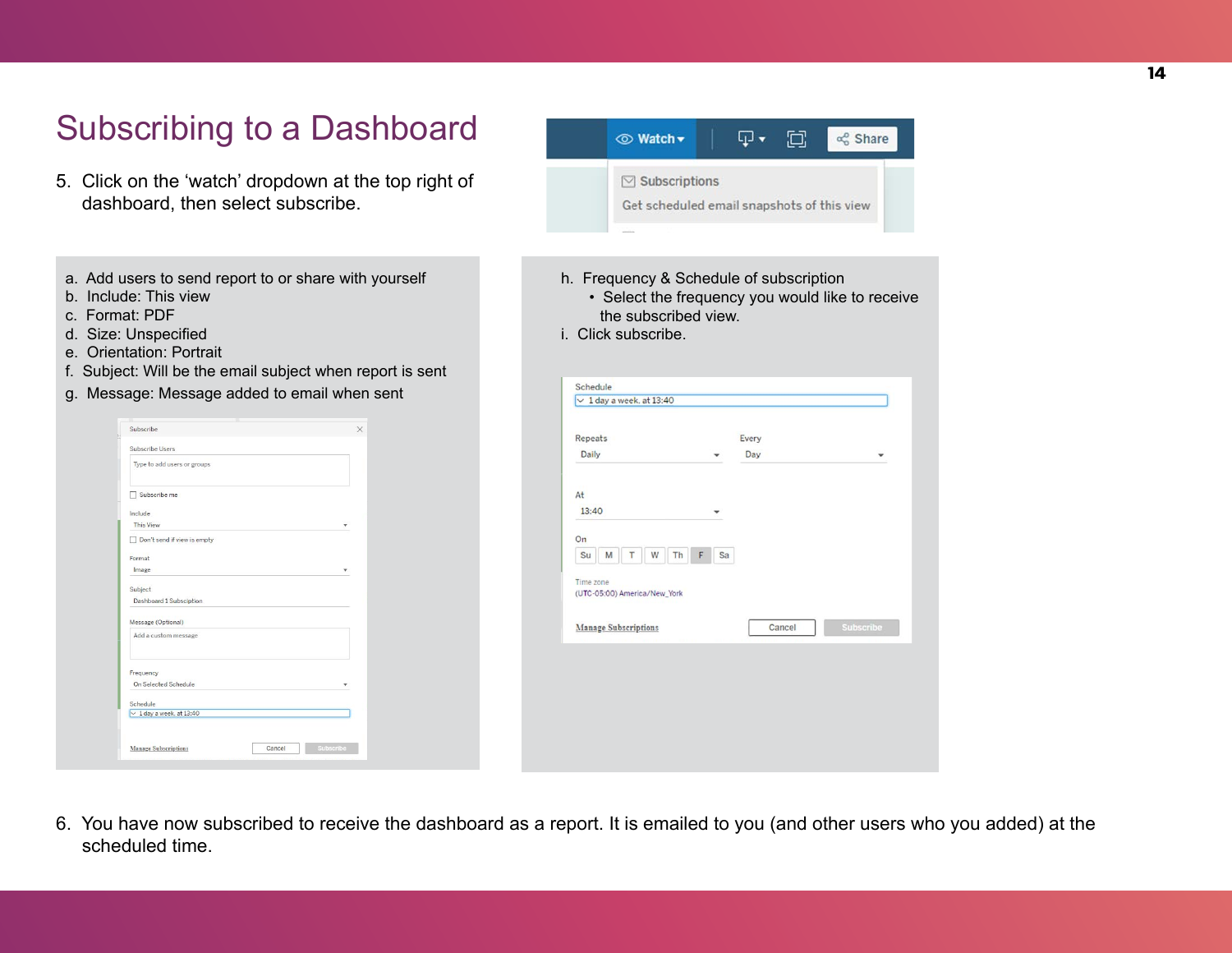#### <span id="page-14-0"></span>Managing Your Subscriptions and Saved Dashboard Views

- 1. From the explore tab, navigate to the dashboard you would like to manage the views/subscriptions for.
- 2. Once you have clicked on the dashboard, you will see the subscriptions and custom views tabs that are highlighted in the visual below. Click on the desired option.
	- a. In the 'custom views' tab, you will be able to see all of the custom views that you have created and navigate directly to them.
	- b. In the 'Subscriptions' tab, you are able to see all subscriptions you have made. You can also edit the subscriptions in this tab by selecting the 3 dot icons that are highlighted below.

|                                                                                       | QIP Comparison Dashboard *<br>$\odot$<br>$\frac{1}{1}$<br>Owner<br>Modified Sep 29, 2021, 9:35 PM |         |                          |                                                                                     |  |                  |                  |  |  |
|---------------------------------------------------------------------------------------|---------------------------------------------------------------------------------------------------|---------|--------------------------|-------------------------------------------------------------------------------------|--|------------------|------------------|--|--|
|                                                                                       | Edit Workbook                                                                                     |         |                          |                                                                                     |  |                  |                  |  |  |
| Custom Views 1<br>Subscriptions 1<br>Data Sources 1<br>Connected Metrics 0<br>Views 5 |                                                                                                   |         |                          |                                                                                     |  |                  |                  |  |  |
| Select All                                                                            |                                                                                                   |         |                          |                                                                                     |  |                  |                  |  |  |
|                                                                                       | t Name                                                                                            | Actions | Original view            | Owner                                                                               |  | Views (all-time) | Last accessed at |  |  |
|                                                                                       | and a property of the control<br>Dashboard 1                                                      |         | QIP Comparison Dashboard | $\mathcal{C}^{\mathcal{A}}_{\mathcal{A}} = \mathcal{C}^{\mathcal{A}}_{\mathcal{A}}$ |  |                  | 12 seconds ago   |  |  |